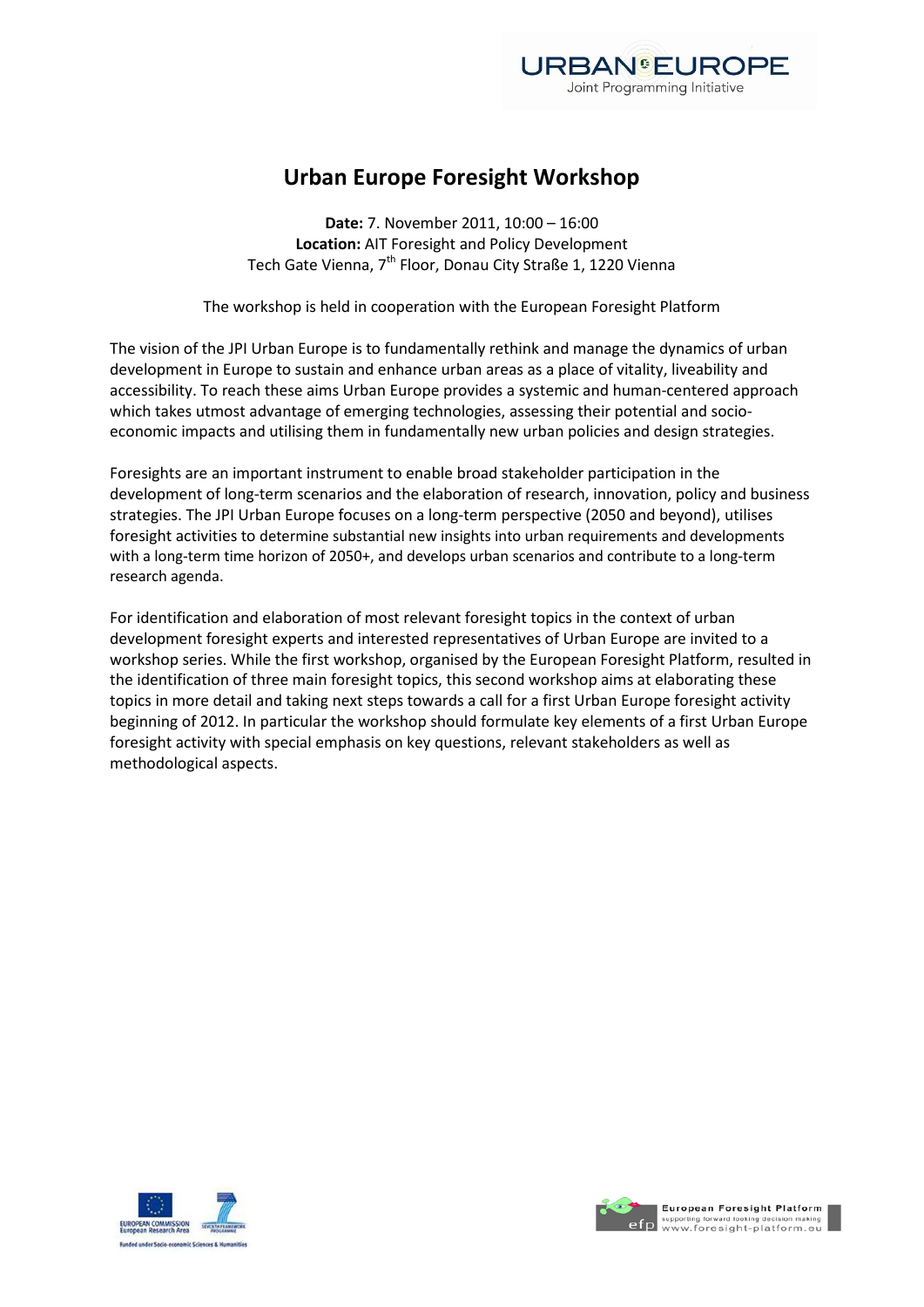## URBAN<sup>G</sup>EUROPE

## **Programme:**

| 10:00 hrs                   | Welcome, introduction of participants (Margit Noll, Vice Executive Director, Joint<br>Programme Initiative Urban Europe)                                                                                                                                                                                                                                                                                             |
|-----------------------------|----------------------------------------------------------------------------------------------------------------------------------------------------------------------------------------------------------------------------------------------------------------------------------------------------------------------------------------------------------------------------------------------------------------------|
|                             | Introduction to JPI Urban Europe: Central questions and desired outcome of the<br>workshop (Margit Noll, Vice Executive Director, JPI Urban Europe)                                                                                                                                                                                                                                                                  |
|                             | Presentation of key-results from the EFP Policy-Workshop on Screening Urban<br>Foresight from April 2011 (Klaus Kubeczko, AIT - Foresight & policy Development                                                                                                                                                                                                                                                       |
|                             | Chair: Matthias Weber (Head of Unit Research, Technology and Innovation Policy,<br>Austrian Institute of Technology)                                                                                                                                                                                                                                                                                                 |
| 10:20 hrs                   | Presentation of the draft outline for 3 potential foresight topics for the pilot phase<br>(Margit Noll, AIT)                                                                                                                                                                                                                                                                                                         |
|                             | Presentation of the Finish foresight activities (Ilmari Absetz, Tekes)                                                                                                                                                                                                                                                                                                                                               |
|                             | Discussion of the outline and setting of the working sessions                                                                                                                                                                                                                                                                                                                                                        |
| $11:00$ hrs to<br>15:00 hrs | <b>Working Sessions</b><br>to elaborate Foresight topics for the pilot phase (depending on the number of<br>participants, sessions can be held in parallel or consecutively)<br>Discussion of these topics with special emphasis on key questions, critical<br>aspects,<br>Expected role for the Strategic Research Agenda of Urban Europe<br>$\bullet$<br>Foresight methods, participation of relevant stakeholders |
| 11:00 hrs                   | Session on Theme 1: Urban Megatrends - the world of cities in 2050                                                                                                                                                                                                                                                                                                                                                   |
| 11:45 hrs                   | Session on Theme 2: European Networks of Cities                                                                                                                                                                                                                                                                                                                                                                      |
| 12:30 hrs                   | Lunch                                                                                                                                                                                                                                                                                                                                                                                                                |
| 13:00 hrs<br>13:45          | Session on Theme 3: Adaptive Urban Regions                                                                                                                                                                                                                                                                                                                                                                           |
|                             | Reports from the Sessions $1 - 3$ by the raporteurs                                                                                                                                                                                                                                                                                                                                                                  |
| 14:10 hrs                   | <b>Coffee Break</b>                                                                                                                                                                                                                                                                                                                                                                                                  |
| 14:25 hrs                   | Formulating key elements of a first Urban Europe Foresight, Chair: t.b.a.                                                                                                                                                                                                                                                                                                                                            |
|                             | Key elements for a first Urban Europe 2050+ foresight activity<br>o                                                                                                                                                                                                                                                                                                                                                  |
| 16:00 hrs                   | Methodological aspects and foresight procedures<br>o<br>End                                                                                                                                                                                                                                                                                                                                                          |